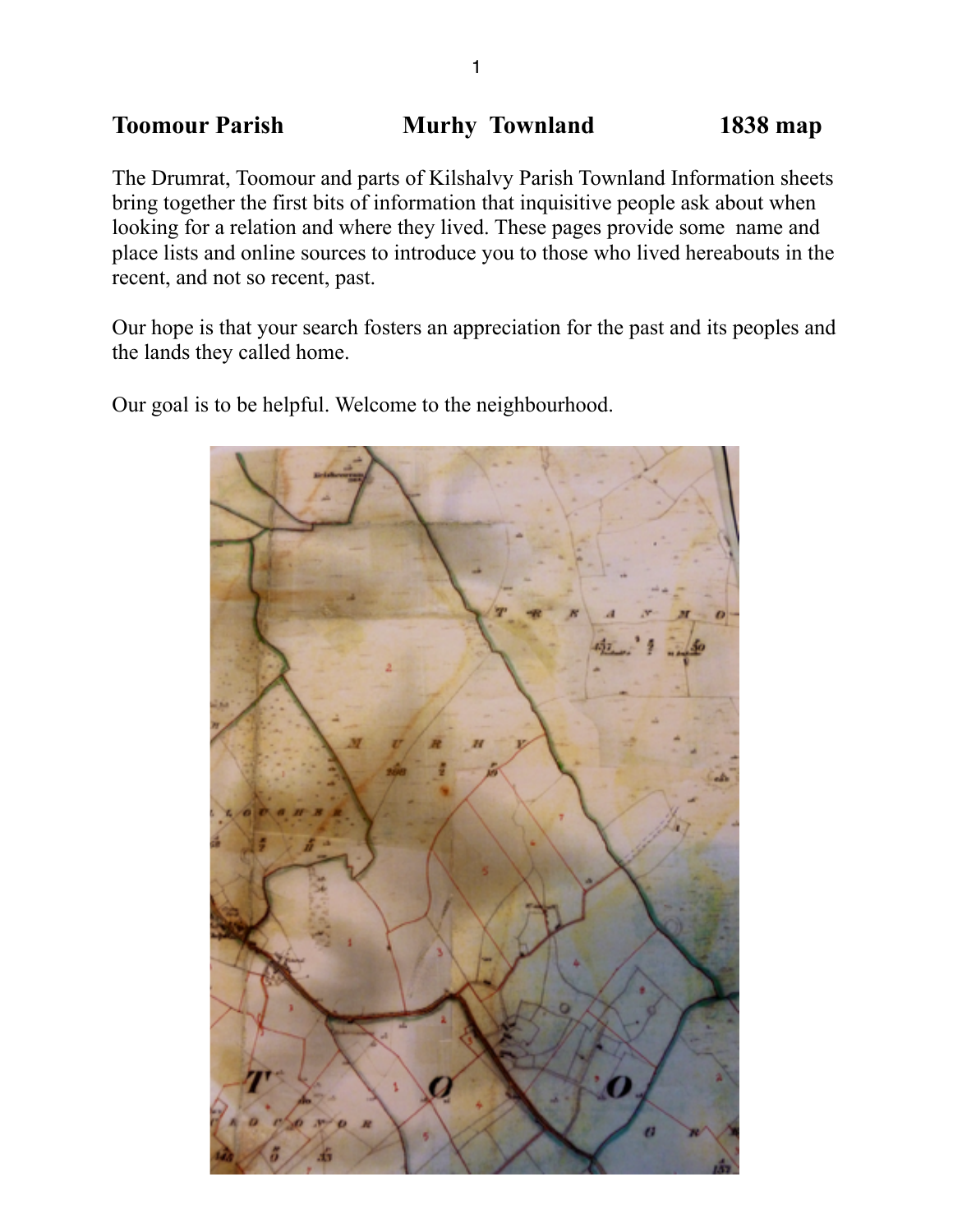The red numbers in the map note the specific Griffith's Valuation (GV) fields/parcels of land. See the GV list for this town land below to match with tenants and owners holding these fields in 1857.

Lands boundaries have been redone since over the years, and of course land has changed hands. Information from the Land and Tenant Rate books at the Valuation Office will be a good source for more information about the people living on and working the land after this 1857 information. See the section below re Valuations.

We begin with the Down Survey of Ireland and other descriptive information about the townland below to get our bearings. Some sheets may contain estate records we were able to locate to give names of tenants early in the 1800s. We move on to the Tithe Applotment listings which tell us the heads of families in the town land in 1833. The Census records of 1901 and 1911 tell us who was in the houses in the townland on Census night. By visiting and searching other web sites, URL addresses provided, you may be able to track people via church records and civil records of births, marriages and deaths. Hint: The more information you have before searching, the better.

# **The Down Survey of Ireland**

Taken in the years 1656-1658, the Down Survey of Ireland is the first ever detailed land survey on a national scale anywhere in the world. The survey sought to measure all the land to be forfeited by the Catholic Irish in order to facilitate its redistribution to Merchant Adventurers and English soldiers. For more information and to view the maps, go to <http://downsurvey.tcd.ie/index.html>and explore the site.

**Townland of MURHY Down Survey Name:** Murry Quarter **1641 Owner(s):** [Land, Church \(Protestant\)](http://downsurvey.tcd.ie/landowners.php#l1=Land,%20Church) **1670 Owner(s):** [Land, Church \(Protestant\)](http://downsurvey.tcd.ie/landowners.php#l4=Land,%20Church) **County:** Sligo **Barony:** Corran **Parish:** Tumocoer **1659 Census Total:** 21 **English:** 21

# **The Ordnance Survey Name Book John O'Donovan 1836**

John O'Donovan (1806-1861) led the Ordnance Survey project collecting information about the topography of Ireland. The work was carried out by sundry surveyors visiting every parish in Ireland. O'Donovan wrote the place name reports based on the data the surveyors collected.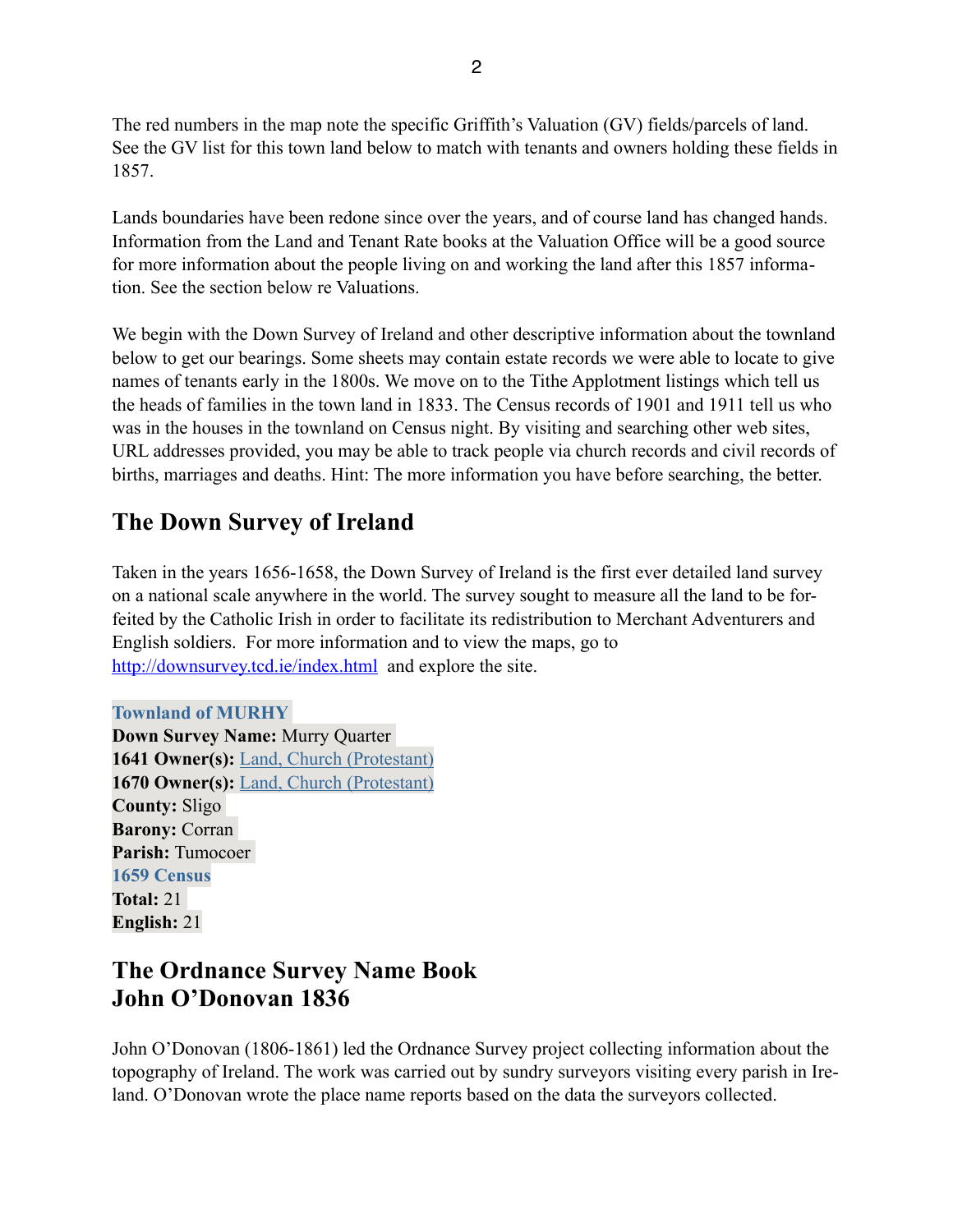For more information: http://www.askaboutireland.ie/reading-room/history-heritage/irish-genealogy/what-is-griffiths-valuati/

**Murhy.** Murtaig, abounding in walls, or mounds. Pronounced 'murhy.'

Situated near the centre of the parish, on the E. side of the road from Ballinafad to Boyle, three and a quarter miles S.E. of the latter place. It is bounded on the N. by Drumnagranshy and Tonaponra; on the E. by Treem,ore; on the S. by Greenawn [sic] and Toomower, and on the W. by Fallouhger and Cloonagh.

This townland contains 299 acres, of which 165 are cultivated, and 134 of uncultivated heathy and rocky mountain pasture. The proprietor, William Phibbs Esq., has it let by lease to Mr. Knott; this latter person has the arable portion let to tenants at will at 1 pound 10s per acre; the mountain part he holds for grazing etc. County Cess amounts to 13 pound 10s per annum for the whole townland. The soil is light intermixed with lime, which is burned and sold on the spot from 6d to 10d per barrell. There are several middling farmhouses at the S. end of the townland, and a mountain at the N. end called Kesh on which there is a Trigl. station 1183 above sea level.

## **Townland Place names**

Murhy / **Murthaigh (299**—39-40)

 Levalleymorey, *Str* 175, Morhy, *Cen*., *HMR* 37, 49, 75, Murry, *HD*; Marray, *Co. Map/OSNB*, Murhy, *Old Tithe Bk/OSNB*, murthaigh, 'abounding in walls or mounds', *OSNB*

This information from **"The Placenames of Corran,"** by Nollaig O Muraile, given in a lecture at the 2008 Ballymote Heritage Weekend.

**Sources cited: Tax.**: Ecclesiastical Taxation, 1306; **F:** Fiants of Tudor Sovereigns (searched selectively); **CPR:** Calendar of Patent Rolls of James I; **Str:** Strafford's Inquisition, 1635 (from Wood-Martin's *Sligo*); **DS:** Down Survey, c 1655 (most citations taken from OSNB); **Cen.:** 'Census' of Ireland, c. 1659; **HMR:** Hearth Money Roll for Co. Sligo, 1665 (ed. MacLysaght); **HD:** Hiberniae Delineatio (al. Petty's Atlas), publ. 1685 (but engraved c 1663); **OSBN**: Ordnance Survey Parish Namebooks, 1837 (consulted - especially for evidence of Irish forms collected from native speakers of the language).

From **"Keash and Culfadda: A Local History"** , on page 95, the following is noted - Local names: Scanlon's Hill, Pinacle (cairn on top of hill), Glanmore (Gleann Mor, great glen), Donagher's Den, [location uncertain: Doolarrigan (Dubhleargan, black slope), Kotthabawn]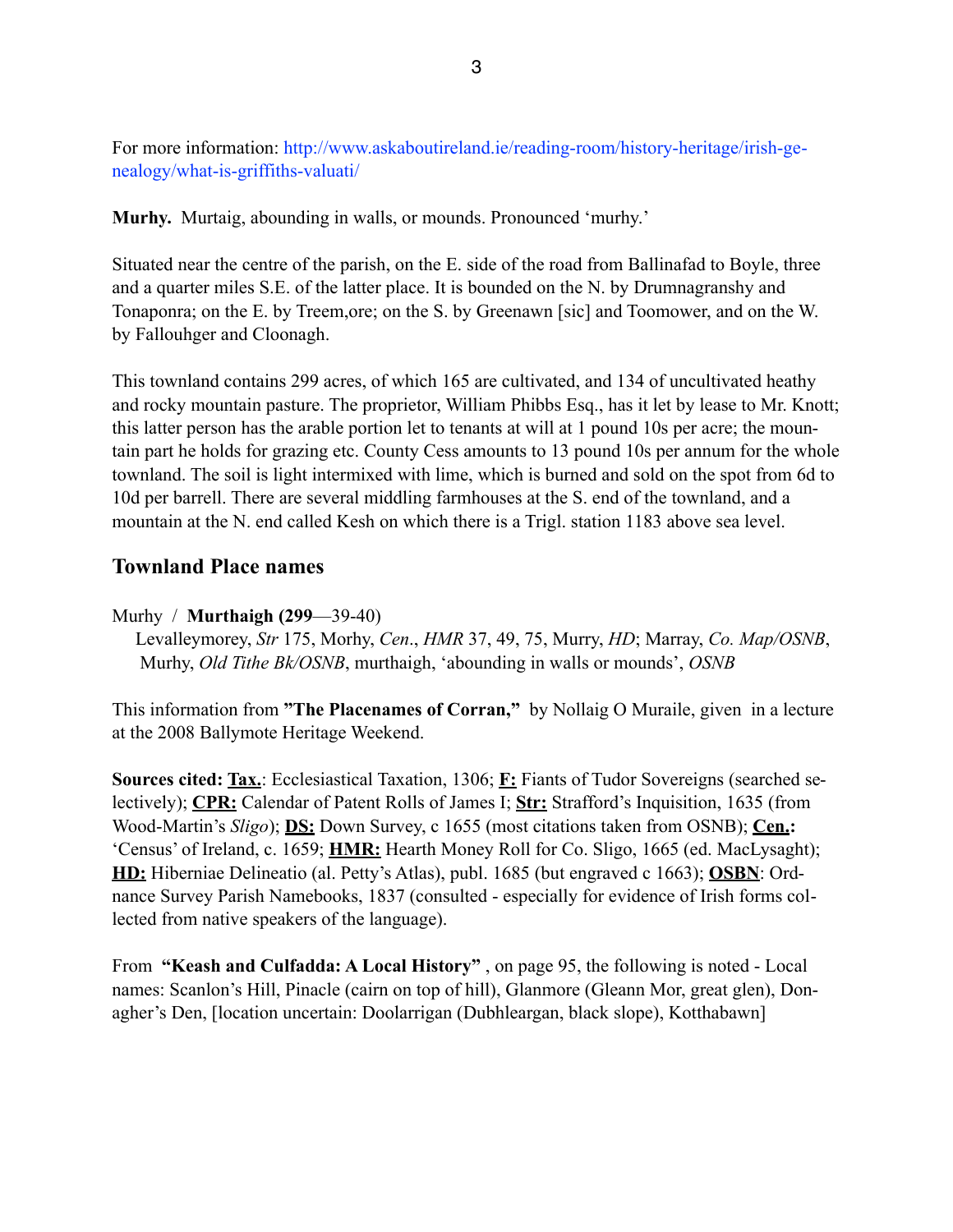### **Population, landowners and tenants**

### **Population figures for this townland 1841-1901**

|      |       | 1841 1851 1861 1871 1881 1901 |    |  |
|------|-------|-------------------------------|----|--|
| - 69 | 42 51 | 63                            | 48 |  |

## **SLIGO TITHE APPLOTMENT BOOK Parish listings**

Below are the names of heads of families in the Toomour and Drumbeat parishes in 1833-4.

The Tithe Applotment Books are records compiled between 1823 and 1837 to determine the amount which occupiers of agricultural holdings over one acre should pay in tithes to the Church of Ireland. We recommend a visit to the sites below for more information.

<http://titheapplotmentbooks.nationalarchives.ie/search/tab/home.jsp> <http://titheapplotmentbooks.nationalarchives.ie/search/tab/about.jsp> <http://titheapplotmentbooks.nationalarchives.ie/search/tab/aboutmore.jsp>

### **MurhyTL, Toomour Parish, Co. Sligo 1834**

[Cain,](http://titheapplotmentbooks.nationalarchives.ie/reels/tab//004625727/004625727_00075.pdf) [John](http://titheapplotmentbooks.nationalarchives.ie/reels/tab//004625727/004625727_00075.pdf) [Coane,](http://titheapplotmentbooks.nationalarchives.ie/reels/tab//004625727/004625727_00075.pdf) [Michl](http://titheapplotmentbooks.nationalarchives.ie/reels/tab//004625727/004625727_00075.pdf) [Cain,](http://titheapplotmentbooks.nationalarchives.ie/reels/tab//004625727/004625727_00075.pdf) [Patt](http://titheapplotmentbooks.nationalarchives.ie/reels/tab//004625727/004625727_00075.pdf) [Coane,](http://titheapplotmentbooks.nationalarchives.ie/reels/tab//004625727/004625727_00075.pdf) [Thomas](http://titheapplotmentbooks.nationalarchives.ie/reels/tab//004625727/004625727_00075.pdf) [Druery, James](http://titheapplotmentbooks.nationalarchives.ie/reels/tab//004625727/004625727_00075.pdf)  [Knott](http://titheapplotmentbooks.nationalarchives.ie/reels/tab//004625727/004625727_00075.pdf), [Dick](http://titheapplotmentbooks.nationalarchives.ie/reels/tab//004625727/004625727_00075.pdf)  [Nangle,](http://titheapplotmentbooks.nationalarchives.ie/reels/tab//004625727/004625727_00076.pdf) [Bryan](http://titheapplotmentbooks.nationalarchives.ie/reels/tab//004625727/004625727_00076.pdf)  [Knott](http://titheapplotmentbooks.nationalarchives.ie/reels/tab//004625727/004625727_00076.pdf), [James](http://titheapplotmentbooks.nationalarchives.ie/reels/tab//004625727/004625727_00076.pdf) [Hart](http://titheapplotmentbooks.nationalarchives.ie/reels/tab//004625727/004625727_00076.pdf), [Michl](http://titheapplotmentbooks.nationalarchives.ie/reels/tab//004625727/004625727_00076.pdf) [Nangle,](http://titheapplotmentbooks.nationalarchives.ie/reels/tab//004625727/004625727_00076.pdf) [Thomas](http://titheapplotmentbooks.nationalarchives.ie/reels/tab//004625727/004625727_00076.pdf) [Conlon](http://titheapplotmentbooks.nationalarchives.ie/reels/tab//004625727/004625727_00076.pdf), [Bartty](http://titheapplotmentbooks.nationalarchives.ie/reels/tab//004625727/004625727_00076.pdf)

More information may be found at the National Archives Genealogy Website. Access the Census [Records for 1901 and 1911 and many other informative sites at http://www.genealogy.nation](http://www.genealogy.nationalarchives.ie)alarchives.ie

### **Parish Online Resources**

Diocese of Achonry | County of Sligo Variant forms of parish name: Keash [includes townlands] in Drumrat and Toomour]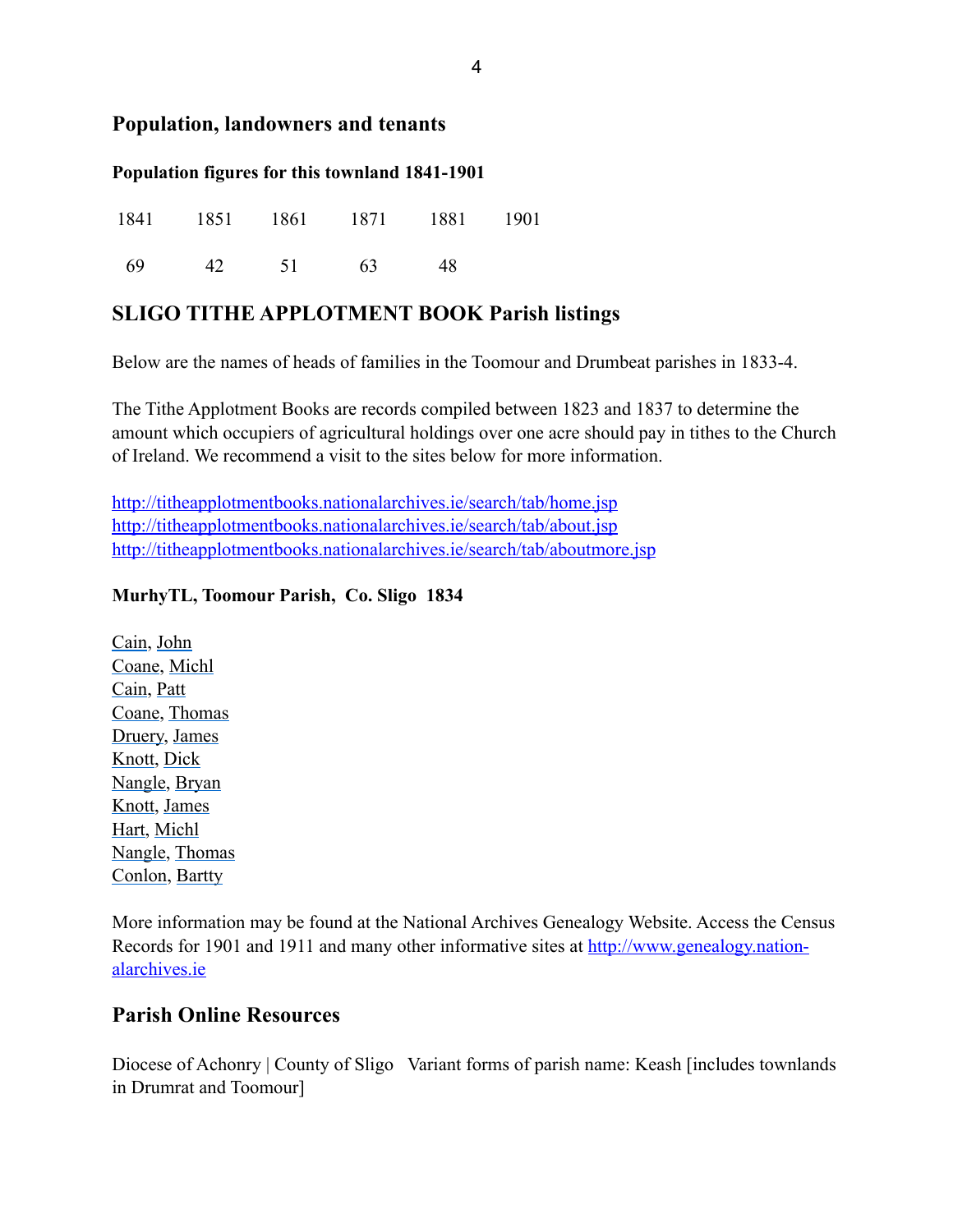This website contains images from the National Library of Ireland's collection of Catholic parish register microfilms. The registers contain records of baptisms and marriages from the majority of Catholic parishes in Ireland and Northern Ireland up to 1880. Go to<http://registers.nli.ie/about> These are incomplete but you may be surprised!

[Other online resources for other denominations may be found at https://www.familysearch.org/](https://www.familysearch.org/wiki/en/County_Sligo,_Ireland_Genealogy#Church_Records) wiki/en/County Sligo, Ireland Genealogy#Church Records

# **Griffith's Valuation 1857**

County of Sligo, Barony of Corran, Union of Boyle

Griffith's Valuation is the name given to the Primary Valuation of Ireland, a property tax survey carried out in the mid-nineteenth century. The survey involved the detailed valuation of every taxable piece of property and published county-by-county between 1847 and 1864.

The information with tenant and owner names for this town land is below. You can see the rest by going to the page on the GV site.

### Explore Griffith's Valuation online at these sites:

<http://www.askaboutireland.ie/griffith-valuation/index.xml>

<http://www.askaboutireland.ie/reading-room/history-heritage/irish-genealogy/>

[http://www.askaboutireland.ie/reading-room/history-heritage/irish-genealogy/what-is-griffiths](http://www.askaboutireland.ie/reading-room/history-heritage/irish-genealogy/what-is-griffiths-valuati/)valuati/

Looking for more about properties? See the Valuation's Office web site at http://www.valoff.ie/en/Archives Genealogy Public Office/

Follow the links. Some material is online, other information is digitized at their office to view.

*Murhy Townand* Page 60 (*Ord. S*. 40 & 39)

|   |             | Tenant         | Owner          | Holding                      |
|---|-------------|----------------|----------------|------------------------------|
|   |             |                |                | Land, house, offices or land |
|   | $1 \quad a$ | Michael Kielty | William Phibbs | Land, house and offices      |
| 2 |             | Thomas Lavin   | Same           | Land                         |
|   |             | Patrick Lavin  | Same           | Land                         |
|   | 3 a         | Patrick Lavin  | Same           | Land, house and offices      |
|   | 4 a         | Thomas Lavin   | Same           | Land, house and offices      |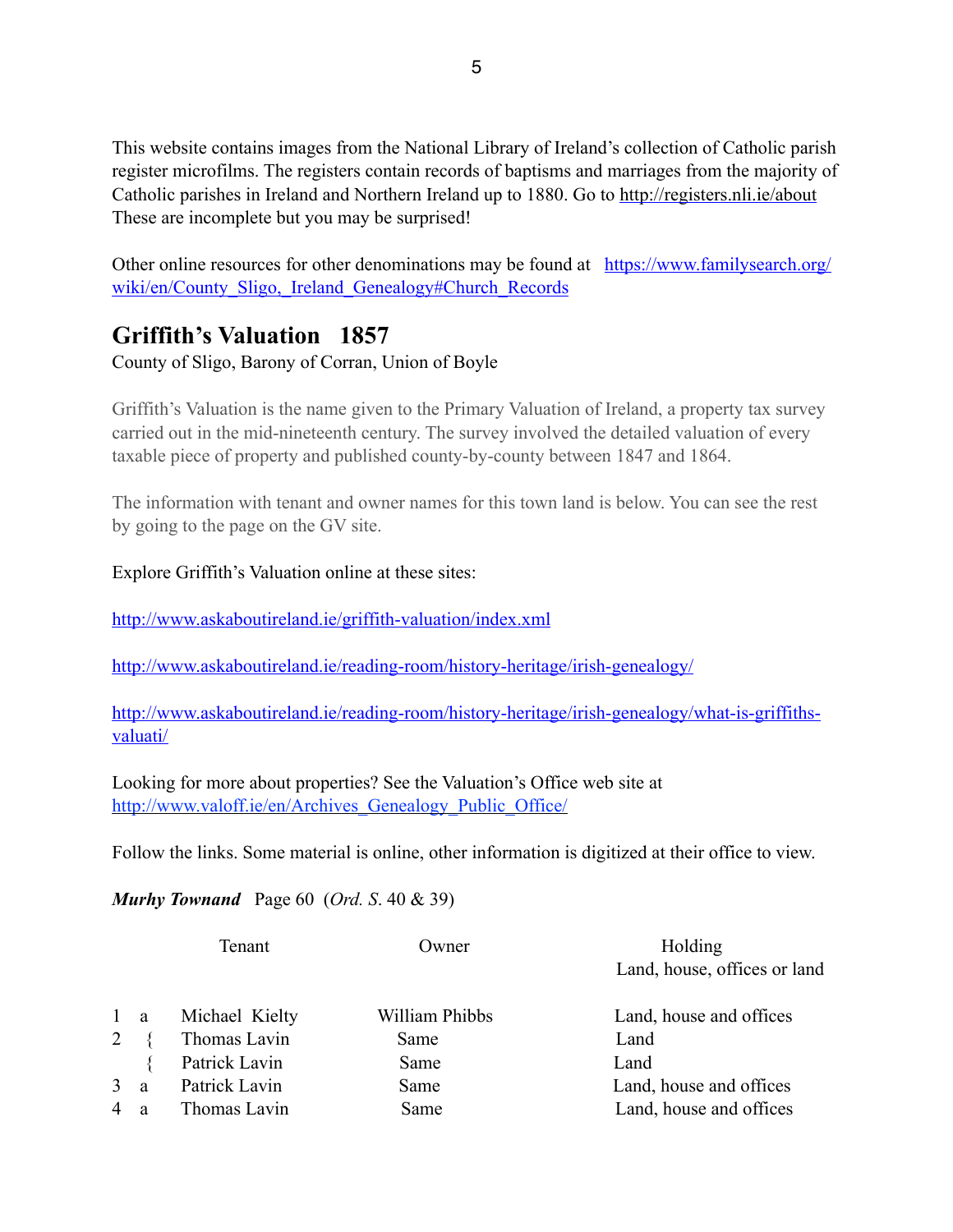|  | 5 a Patrick McDonagh  | Same | Land and house          |
|--|-----------------------|------|-------------------------|
|  | - b Cecilia McManus   | Same | House                   |
|  | 6 a James Scanlan     | Same | Land and house          |
|  | 7 a Mark Connolly     | Same | Land, house and offices |
|  | 8 a Laurence Connolly | Same | Land and house          |
|  | 9 a James Lavin       | Same | Land and house          |
|  |                       |      |                         |

# **Census of Ireland**

Census pages may be accessed through The National Archives of Ireland.

This is the home page: <http://www.census.nationalarchives.ie>

We recommend reading the information available to become familiar with the records. We only provide names, ages and the briefest of other information. The Census pages has more about individuals and families and their houses and land.

## **Ireland Census 1901 Co. Sligo Murhy TL, Toomour Parish, DED Toomour, Boyle Poor Law Union**

Occupants and houses (private dwellings/buildings). Ages as given in Census.

| House 1  | Stone                                     |                                                      |                                                |                                                  | Thatched 2 rooms 2 Outbuildings Landholder is Martin MacGowan    |
|----------|-------------------------------------------|------------------------------------------------------|------------------------------------------------|--------------------------------------------------|------------------------------------------------------------------|
| MacGowan | Martin<br>Mary<br><b>Bridget</b><br>James | 31<br>Margaret 35<br>Patrick<br>$7\overline{ }$<br>1 | Wife<br>Son<br>5 Daughter<br>3 Daughter<br>Son | Head of family Farmer<br>Not married             |                                                                  |
| House 2  |                                           |                                                      |                                                |                                                  | Stone Thatched 2 rooms 3 Outbuildings Landholder is Thomas Lavin |
| Lavin    | Thomas<br>Mary                            | 40<br>30                                             | Sister                                         | Head of family Farmer Not married<br>Housekeeper |                                                                  |
| House 3  | Stone                                     | Thatched                                             | 2 rooms                                        |                                                  | 3 Outbuildings Landholder is James Scanlon                       |
| Scanlon  | James<br>Mary                             | 32<br>30                                             | Head of family<br>Wife                         | Farmer                                           |                                                                  |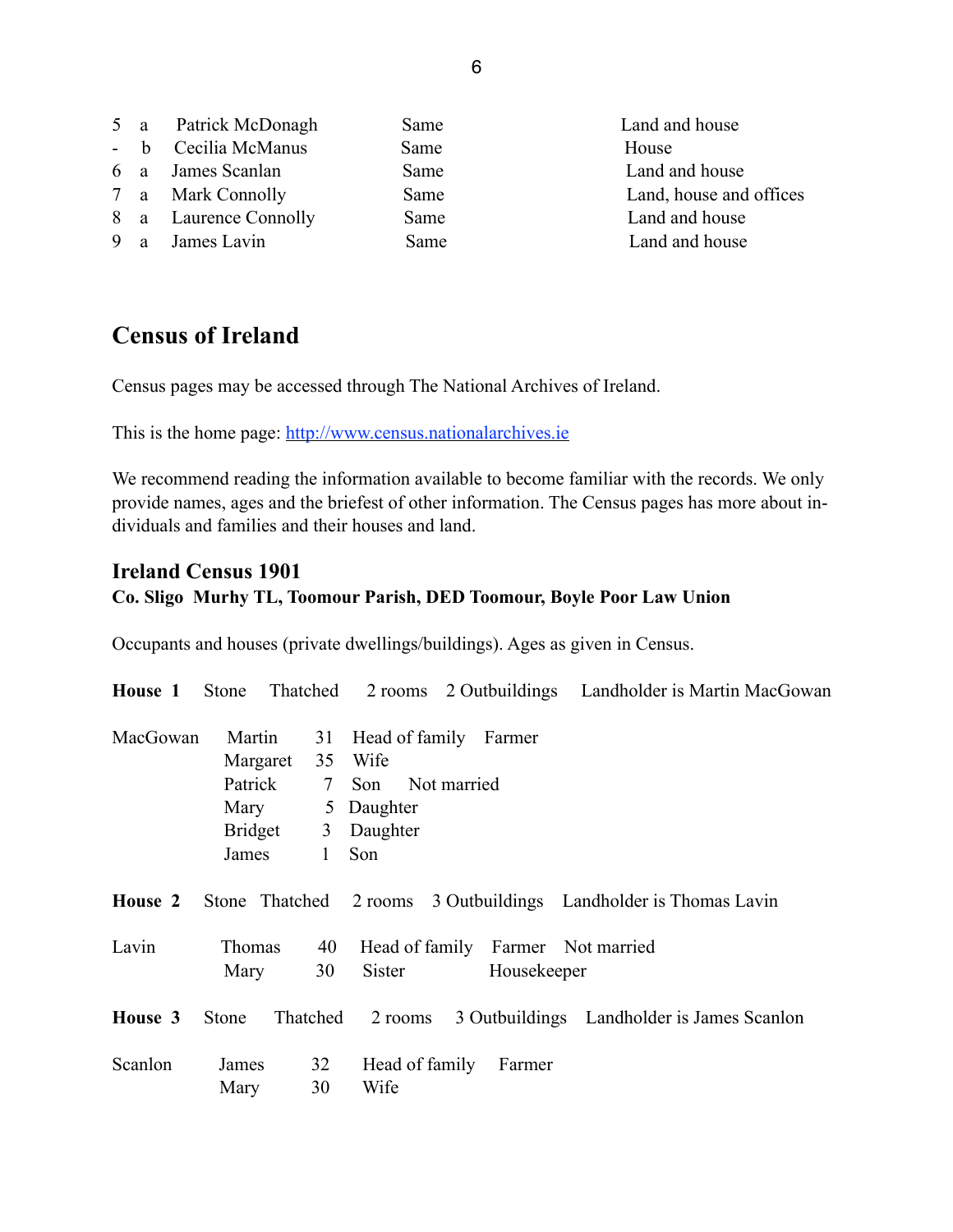**House 4 NOTE** - this house is somehow missing on this Census site. But - is is noted on the *House and Building Return Form* with the following information:

A private dwelling, 2 outbuildings, stone house, thatched roof with 2 rooms. Living there was a *Margaret O'Connor* with one other person. Landholder is John McDonagh. If she is located elsewhere, please note.

| House 5  | Stone          |                | Thatched 2 rooms 2 Outbuildings Landholder is John McDonagh   |
|----------|----------------|----------------|---------------------------------------------------------------|
| McDonagh | John<br>Mary   | 63<br>49       | Head of family<br>Farmer<br>Wife                              |
|          | C Patrick      | 20             | Son Agricultural Laborer None of the siblings are married.    |
|          | Anne           | 18             | Daughter                                                      |
|          | Thomas         | 15             | Son                                                           |
|          | John           | 13             | Son                                                           |
|          | Andrew         | 11             | Son Scholar                                                   |
| House 6  | Stone          | Thatched       | 1 room<br>2 Outbuildings Land holder is Mark Connelly.        |
| Conly    | Mark           | 54             | Head of family<br>Farmer                                      |
|          | Kathern        | 40             | Wife                                                          |
|          | Owen           | $\sqrt{5}$     | Scholar<br>Son                                                |
|          | Joseph         | 3              | Son                                                           |
| House 7  | Stone          | Thatched       | 2 rooms<br>0 Outbuildings<br>Landholder is John McDonagh.     |
| Lavin    | Thomas         | 75             | Farmer<br>Head                                                |
|          | Alies [sic]    | 76             | Wife                                                          |
|          | Hanoria        | 35             | Daughter<br>No Married                                        |
| House 8  | Stone          |                | Thatched 2 rooms 7 Outbuildings Landholder is Dominick Buoye. |
| Buoye    | Dominick       | 50             | Head of family<br>Farmer                                      |
|          | Kate           | 45             | Wife                                                          |
|          | <b>Bridget</b> | 20             | Daughter<br>All siblings not married                          |
|          | Mary A         | 18             | Daughter                                                      |
|          | Michael        | 16             | Son<br>Scholar                                                |
|          | Maggie         | 14             | $\epsilon\,\epsilon$<br>Daughter                              |
|          | Thomas E       | 12             | $\zeta$ $\zeta$<br>Son                                        |
|          | John P         | 10             | $\zeta \zeta$<br>Son                                          |
|          | James J        | 6              | $\zeta$ $\zeta$<br>Son                                        |
|          | Katie          | $\overline{4}$ | Daughter                                                      |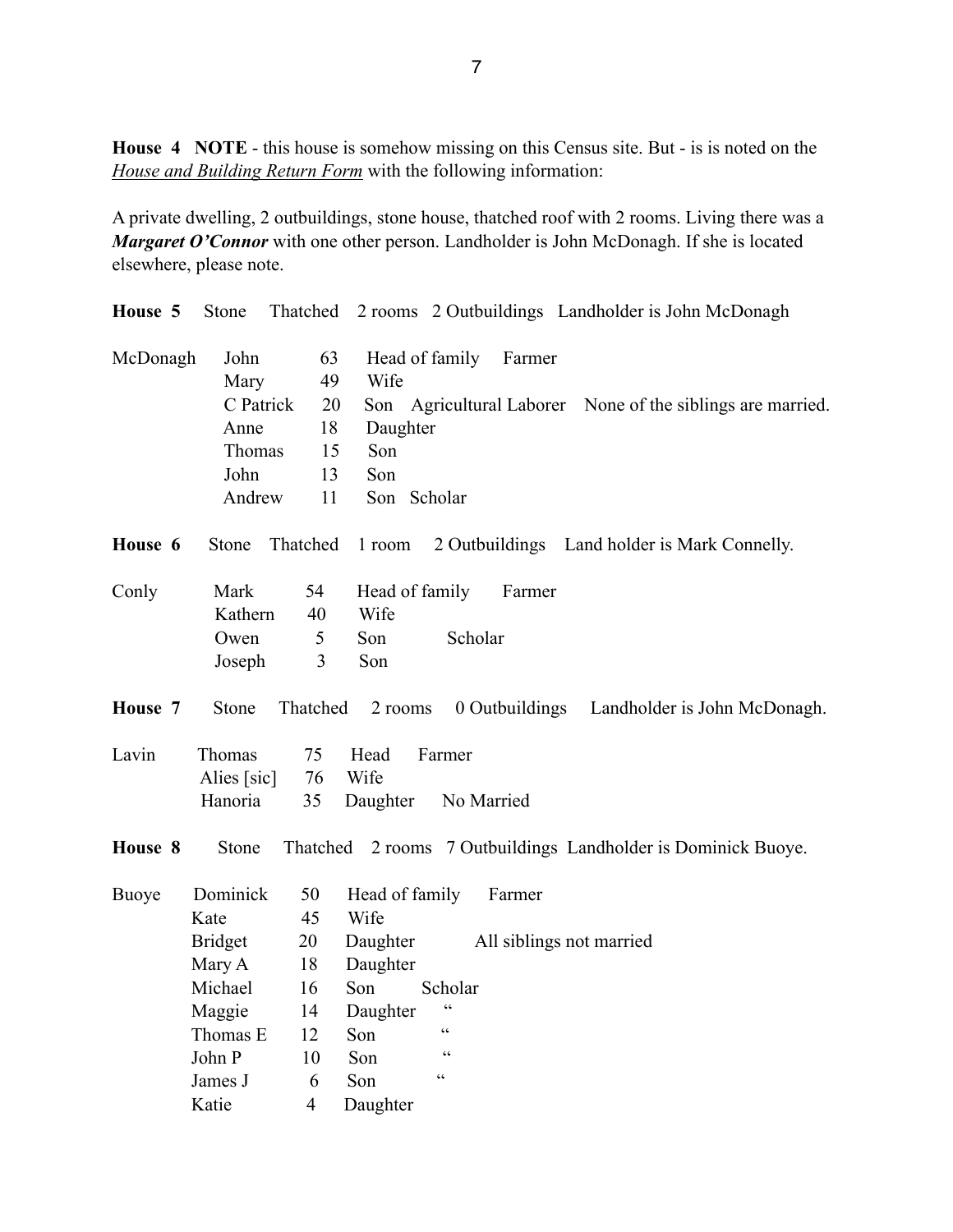| Keelty | Michael        | 48 | Head     | Farmer                    |
|--------|----------------|----|----------|---------------------------|
|        | <b>Beesy</b>   | 34 | Wife     |                           |
|        | Thomas         | 21 | Son      | All siblings not married. |
|        | <b>Bridget</b> | 17 | Daughter |                           |
|        | Annie          | 11 | Daughter | Scholar                   |
|        | John           | 8  | Son      | C                         |
|        | Andrew         | 6  | Son      | C C                       |
|        | Martin         | 4  | Son      |                           |
|        | Margaret       |    | Daughter |                           |

## **House 9** Stone Thatched 2 rooms 3 Outbuildings Landholder is Micahel Keilty [sic]

# **Ireland Census 1911 Co. Sligo Murhy TL, Toomour Parish, DED Toomour, Boyle Poor Law Union**

Occupants and houses (private dwellings/buildings). Ages as given in Census.

|                |                     |  | <b>House 1</b> Stone Thatched 2 rooms 4 Outbuildings                         |
|----------------|---------------------|--|------------------------------------------------------------------------------|
| Hannon         |                     |  | John 50 Head of family Farmer<br>Mary 50 Wife Married 9 years. No children.  |
| <b>House 2</b> | Stone               |  | Thatched<br>2 rooms 2 Outbuildings                                           |
| McGowan        | Martin              |  | 42 Head of family Farmer and Bootmaker                                       |
|                |                     |  | Margaret 50 Wife Married 18 years with 10 children born and 10 still living. |
|                | Patrick             |  | 17 Son All siblings are single.                                              |
|                | Mary 16 Daughter    |  |                                                                              |
|                |                     |  | Bridget 14 Daughter Scholar                                                  |
|                | James               |  | C<br>12 Son                                                                  |
|                | Martin              |  | C C<br>10 Son                                                                |
|                | John                |  | cc<br>8 Son                                                                  |
|                | Norah               |  | cc<br>6 Daughter                                                             |
|                | Michael             |  | 4 Son                                                                        |
| Twins          | Maggie Ann 9 months |  | Daughter                                                                     |
|                | Kate Agnes          |  | 9 months<br>Daughter                                                         |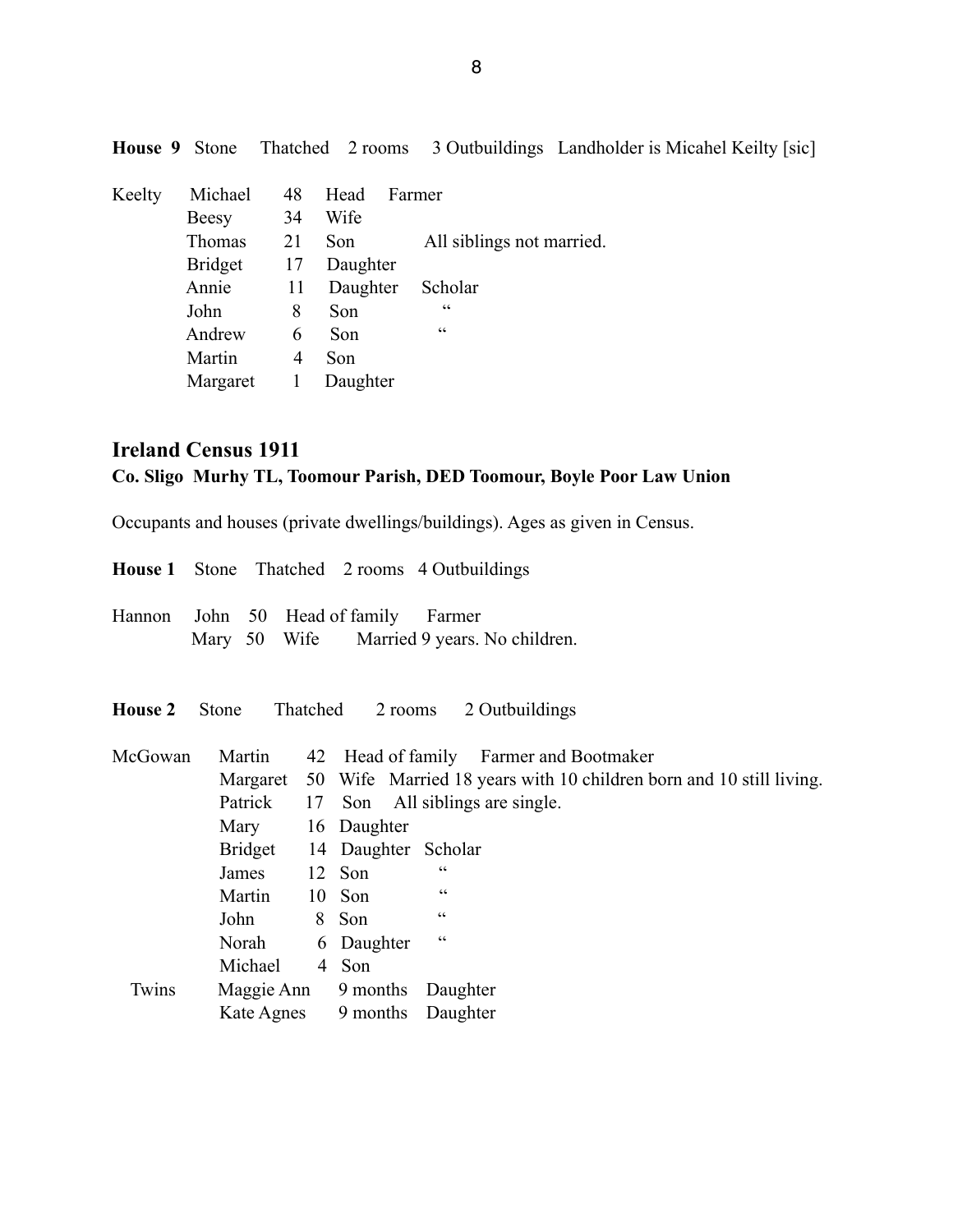| House 3        | <b>Stone</b>                                                               | Thatched<br>2 Rooms 3 Outbuildings                                                                                                                                                                                                                             |
|----------------|----------------------------------------------------------------------------|----------------------------------------------------------------------------------------------------------------------------------------------------------------------------------------------------------------------------------------------------------------|
| Keelty         | Michael<br>Beesy<br>Annie<br>John<br>Andrew<br>Martin<br>Margae<br>Patrick | 58<br>Head<br>Farmer<br>45<br>Wife<br>Married 18 years with 5 [sic] children born and still living<br>21<br>Daughter Dressmaker<br>All siblings are single.<br>18<br>Son<br>Son<br>16<br>14<br>Son<br>11<br>Daughter<br>Scholar<br>$\zeta$ $\zeta$<br>8<br>Son |
| <b>House 4</b> | Stone                                                                      | Thatched 2 Rooms<br>1 Outbuilding                                                                                                                                                                                                                              |
| Davy           | Thomas<br>Ellen<br>Bridget May<br>Thos Joseph                              | Head of family<br>45<br>Farmer<br>45<br>Wife Married 9 years with 6 children born and 3 still living.<br>8<br>Daughter<br>Scholar<br>$\epsilon$<br>Ann Elizabeth 5 Daughter<br>1 Son                                                                           |
| House 5        | Stone                                                                      | Thatched<br>2 rooms<br>1 Outbuilding Landholder is John McDonagh                                                                                                                                                                                               |
| Lavin          | Thomas<br>Norah                                                            | Head of family<br>Labourer<br>85<br>Widower<br>40<br>Daughter<br>Single                                                                                                                                                                                        |
| House 6        | Stone                                                                      | Thatched 2 Rooms 4 Outbuildings                                                                                                                                                                                                                                |
| <b>Buoye</b>   | Dominick<br>Kate<br>Michael<br>Maggye<br>John P<br>James J<br>Katie        | 68 Head of family Farmer<br>66 [sic] Wife Married 30 years with 10 children born and 8 still living.<br>24 Son<br>All siblings are single.<br>22 Daughter<br>25 Son<br>18<br>Son<br>Tailor<br>16 Daughter Scholar                                              |
| House 7        | Stone                                                                      | Thatched<br>2 rooms<br>6 Outbuildings                                                                                                                                                                                                                          |
| McDonagh       | John<br>Mary<br>Patrick<br>Thomas<br>John                                  | Head of family<br>72<br>Farmer<br>65<br>Born Co. Roscommon<br>Wife<br>Married 23 years w/ 7 children born and 5 still living<br>Son<br>31<br>27<br>Son<br>25<br>Son                                                                                            |